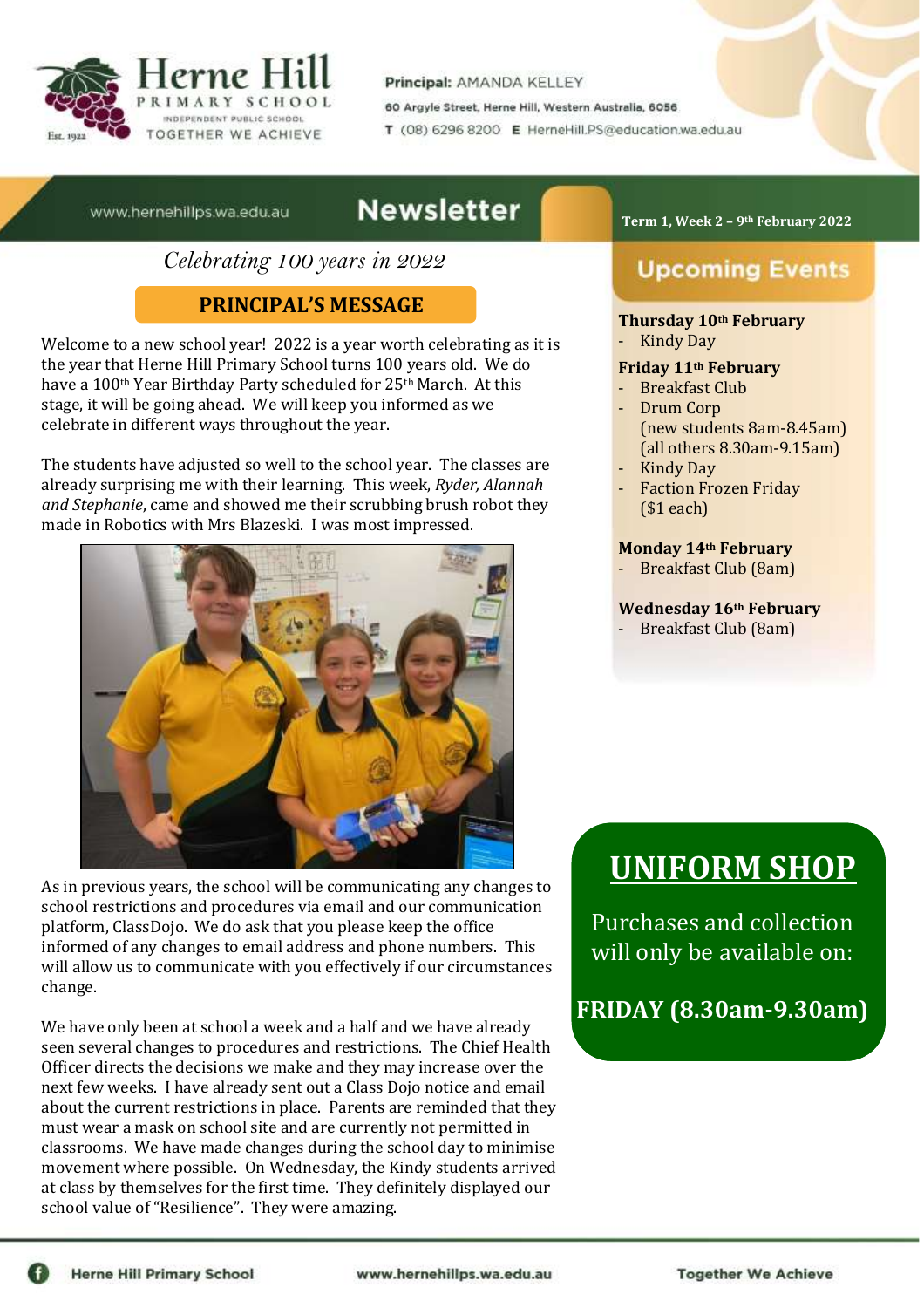Last Friday, the Faction Captains were elected. Well done to all the Year 6 students who created a speech and ran for the positions. Congratulations to *Elsie, Ali, Amy, Thomas, Scarlett and Bryden*, who were elected as Faction Captains in 2022.



*2022 Faction Captains*

A special welcome to our new students and their families to our school. We would like to also introduce you to our new staff members:





*Miss McDermott (Yr.4/5)*

*Mrs Tester (Phys.Ed)*



 *Welcome to our new Kindy students Miss Miller (Yr.4)*



All teachers/classes are connected to Class Dojo. Invitations have gone home to connect to the classroom. Class Dojo will allow you to connect with the teacher, read about student learning and will be a whole school communication tool. Class Dojo will be part of any remote learning if the need arises. I encourage all families to be connected. If you need support with connecting, please contact the office.

Just a reminder that this is the final year for students to wear the "older" Faction shirts. As of 2023, the new Faction Shirt will be the only uniform shirt permissible on a Friday. As communicated last year, the school dress is no longer part of the school uniform. Unfortunately, due to matters out of our control, new uniform stock has not arrived. We are expecting this mid-late February. We will keep you informed once they arrive. *The Uniform Shop is now open on Friday morning 8.30am-9.30am for purchase and collection only.*

Please be reminded that the back carpark is our "kiss and drive" area for families. Please keep the area between the bin and large rock free of parking so parents can drop students off in the morning and pick up at the end of the day. It needs to be free-flowing. Unfortunately, there were cars blocking the movement last week.

Mrs O'Leary is currently updating the Medical information for students at the school. It is the parent's responsibility to keep the school updated of any changes to medical conditions, medication dosage and supply of Ventolin. The office holds a central system that is current for staff to access. Please feel free to come in and see Mrs O'Leary to discuss any medical issues.

After careful consideration and interrogation of performance and progress data of students in Spelling in 2021, it was decided a change in Spelling program was necessary. All students from Year 1-Year 6 are now taking part in Spelling Mastery. This is a direct instruction program and is a whole school program where students have been placed at their level. Currently, we are running lessons five times a week. Three of the sessions are at 8.55am so it is extremely important to be ready for school on time so lessons are not missed.

Over the holidays, we have had the nature playground and water wheel serviced and had some maintenance completed. The Senior Block roofing has been insulated and had leaking areas fixed. We have installed a speaker and screen system in the Undercover Area. We can't wait to use this for Assemblies and Jump Jam.